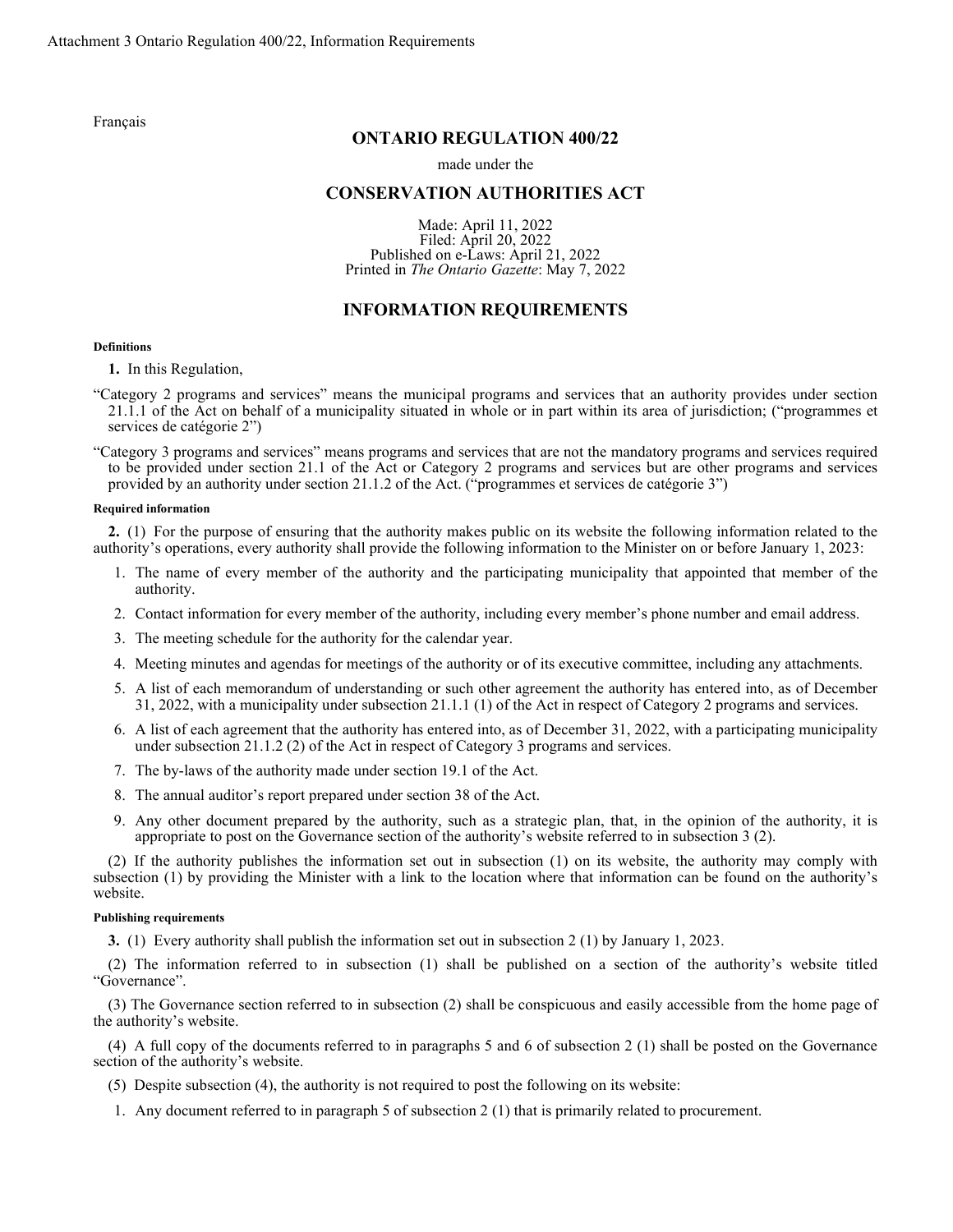2. Any portion of the documents referred to in paragraphs 5 and 6 of subsection 2 (1) containing information that is referred to in sections 10 and 11 of the *Municipal Freedom of Information and Protection of Privacy Act*.

#### **Notice to Minister**

**4.** (1) The authority shall provide written notice to the Minister confirming the publication of information in accordance with section 3.

(2) The notice shall include a link to the Governance section of the authority's website.

#### **Information updates**

**5.** (1) The authority shall update the Governance section of its website with any changes to the information set out in paragraphs 1, 2, 3, 4 and 7 of subsection 2 (1) in a timely manner.

(2) Subject to subsection 3 (5), if the authority enters into a new, or amends an existing, memorandum of understanding or other agreement with a municipality under subsection 21.1.1 (1) of the Act for Category 2 programs and services, the authority shall post the new or amended memorandum of understanding or other agreement on the Governance section of its website within 30 days.

(3) Subject to subsection 3 (5), if the authority enters into a new, or amends an existing, agreement with a participating municipality under subsection 21.1.2 (2) of the Act for Category 3 programs and services, the authority shall post the new or amended agreement on the Governance section of its website within 30 days.

(4) If the authority develops any document that has not been posted in accordance with paragraph 9 of subsection 2 (1) and section 3 and is of the opinion that it is appropriate to make the document publicly available by posting it on the Governance section of the authority's website, it shall post the document on the Governance section of its website in a timely manner.

(5) If the authority amends an existing document that has been posted by the authority on the Governance section of its website in accordance with paragraph 9 of subsection 2 (1) and section 3 or subsection (4) of this section, the authority shall post the amended document on the Governance section of its website in a timely manner.

(6) When the authority makes an auditor's report available to the public on its website under subsection 38 (4) of the Act, the authority shall post the report on the Governance section of its website.

#### **Notice of updates**

**6.** (1) Within 30 days of updating any information or documents in accordance with subsection 5 (2) or (3), the authority shall provide written notice to the Minister and publish a notice on its website.

(2) A notice required under subsection (1) shall include an explanation of the update, together with a link to the updated information.

#### **Governance section of website**

**7.** The authority may comply with a requirement to publish information or post a document on the Governance section of its website by posting a link on the Governance section of its website to the required information elsewhere on its website.

#### *Municipal Freedom of Information and Protection of Privacy Act*

**8.** For greater certainty, any information or document required to be published or posted by the authority under this Regulation is subject to the *Municipal Freedom of Information and Protection of Privacy Act*.

#### **Commencement**

**9. This Regulation comes into force on the later of July 1, 2022 and the day it is filed.**

Made by: Pris par :

*Le ministre de l'Environnement, de la Protection de la nature et des Parcs,*

DAVID PICCINI *Minister of the Environment, Conservation and Parks*

Date made: April 11, 2022 Pris le : 11 avril 2022